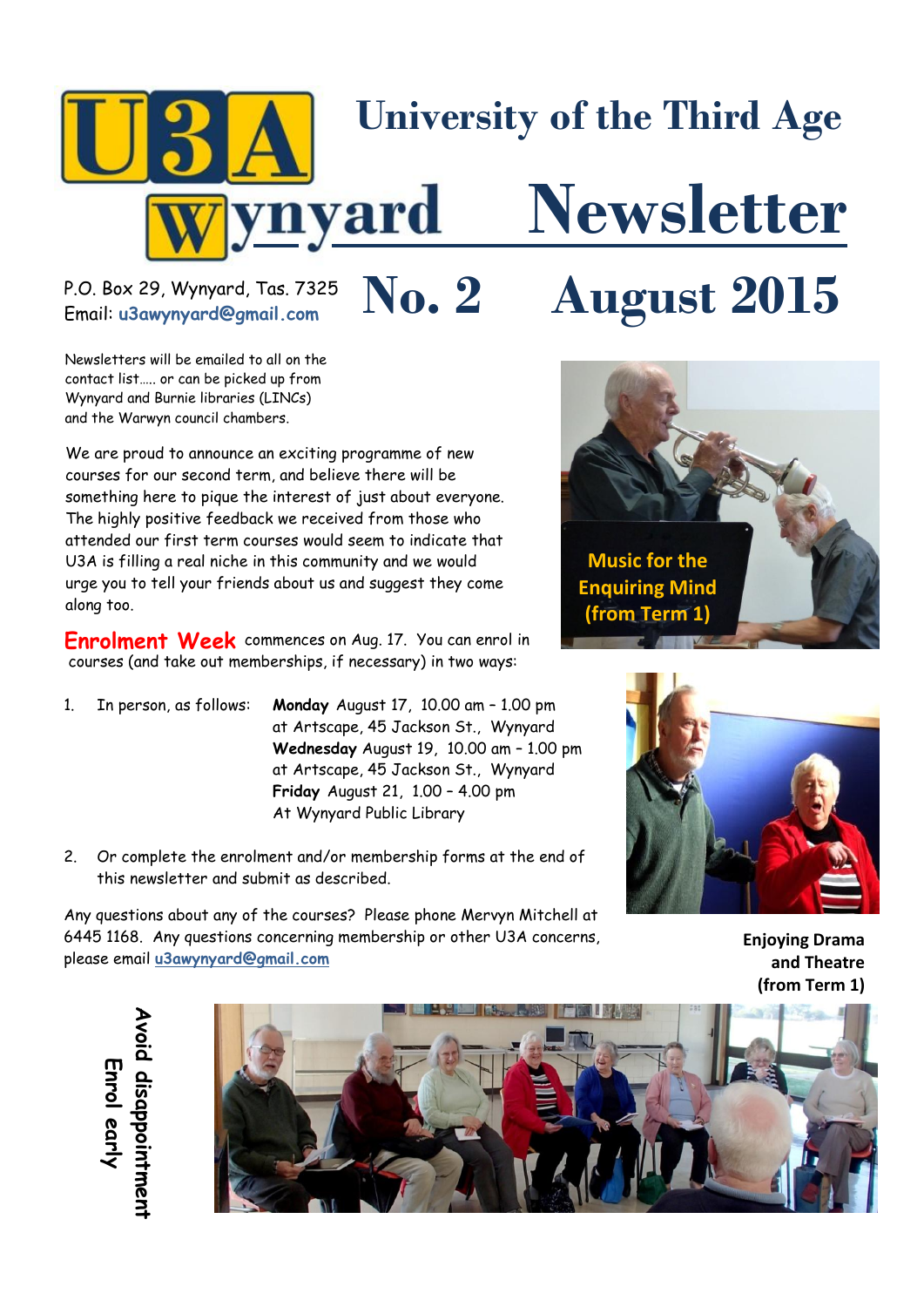$\frac{9}{2}$ **WE Timetable for Term 2, 2015** 

### **Full course descriptions at end of timetable**

| August<br><b>Morning</b><br><b>Afternoon</b>    | <b>Mon. 24</b>                                                   | <b>Tues. 25</b><br><b>Coffee Shop French</b><br><b>Creative Wtiting</b>      | <b>Wed. 26</b>                                         | <b>Thu. 27</b><br>The Great War:<br><b>Causes and</b><br><b>Consequences</b>                                                   | <b>Fri. 28</b> |
|-------------------------------------------------|------------------------------------------------------------------|------------------------------------------------------------------------------|--------------------------------------------------------|--------------------------------------------------------------------------------------------------------------------------------|----------------|
| September<br><b>Morning</b><br><b>Afternoon</b> | <b>Mon. 31</b>                                                   | Tues. 1<br><b>Coffee Shop French</b><br><b>Creative Writing</b>              | Wed. 2                                                 | Thu. 3<br><b>Reading With</b><br><b>Curiosity</b><br><b>The Great War:</b><br><b>Causes and</b><br><b>Consequences</b>         | Fri. 4         |
|                                                 | Mon. 7<br><b>Becoming a Tutor</b><br>with U3A                    | Tues. 8<br><b>Coffee Shop French</b><br><b>Creative Writing</b>              | Wed. 9<br><b>Serendipity</b><br>'Rock Words'           | <b>Thu. 10</b><br><b>Reading With</b><br><b>Curiosuty</b><br><b>The Great War:</b><br><b>Causes and</b><br><b>Consequences</b> | Fri. 11        |
|                                                 | <b>Mon. 14</b><br><b>Bird Identification</b><br>for Beginners    | <b>Tues. 15</b><br><b>Coffee Shop French</b>                                 | <b>Wed. 16</b>                                         | <b>Thu. 17</b><br><b>Reading With</b><br><b>Curiosity</b>                                                                      | Fri. 18        |
|                                                 | <b>Mon. 21</b><br><b>Bird Identification</b><br>for Beginners    | <b>Tues. 22</b><br><b>Coffee Shop French</b>                                 | <b>Wed. 23</b><br>Serendipity<br>'Outer Mongolia'      | <b>Thu. 24</b><br><b>Reading With</b><br><b>Curiosity</b><br><b>Electoral Matters</b>                                          | <b>Fri. 25</b> |
| October<br><b>Morning</b><br><b>Afternoon</b>   | <b>Mon. 28</b><br><b>Bird Identification</b><br>for Beginners    | <b>Tues. 29</b><br><b>Coffee Shop French</b>                                 | <b>Wed. 30</b>                                         | <b>Thu. 1</b><br><b>Reading With</b><br><b>Curiosity</b>                                                                       | Fri. 2         |
|                                                 | Mon. 5<br><b>Art Basics</b>                                      | Tues. 6                                                                      | Wed. 7<br><b>Serendipity</b><br>'Caring for Your Back' | Thu. 8<br><b>Reading With</b><br><b>Curiosity</b>                                                                              | Fri. 9         |
|                                                 | <b>Mon. 12</b><br><b>Art Basics</b><br><b>Seniors Week Event</b> | <b>Tues. 13</b><br>Ins & Outs of Buying<br>and Selling Real<br><b>Estate</b> | <b>Wed. 14</b>                                         | <b>Thu. 15</b><br>Health: It's Your<br><b>Choice</b><br>"Voluntary<br>Eutheanasia"                                             | Fri. 16        |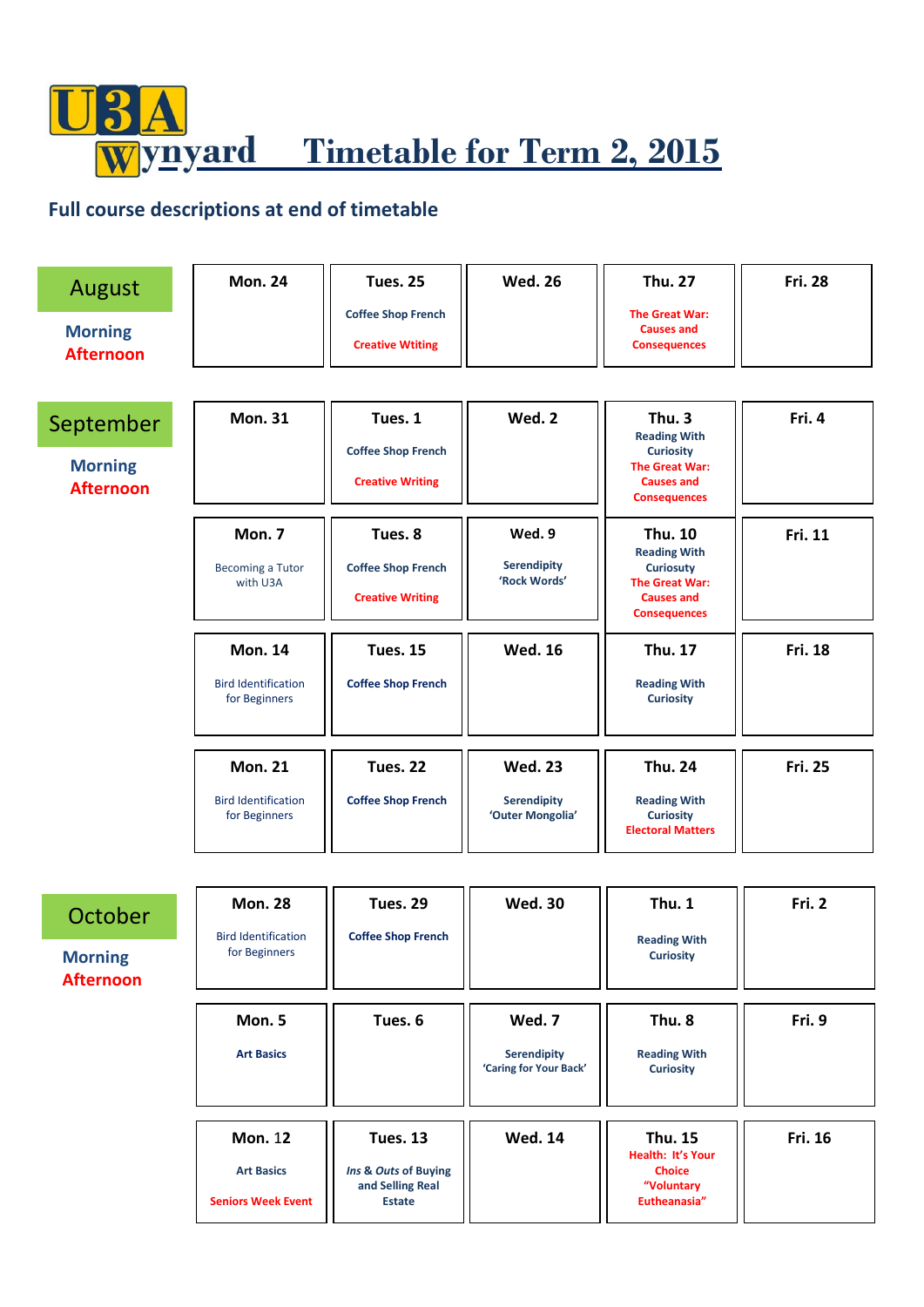| October                            | <b>Mon. 19</b>                                                                                          | <b>Tues. 20</b>                                           | <b>Wed. 21</b>                           | <b>Thu. 22</b><br>Health: It's Your                                                               | <b>Fri. 23</b> |
|------------------------------------|---------------------------------------------------------------------------------------------------------|-----------------------------------------------------------|------------------------------------------|---------------------------------------------------------------------------------------------------|----------------|
| <b>Morning</b><br><b>Afternoon</b> | <b>Art Basics</b>                                                                                       | Ins & Outs of Buying<br>and Selling Real<br><b>Estate</b> | <b>Serendipity</b><br>'Great Scientists' | <b>Choice</b><br>"Your Right to<br><b>Health Care"</b>                                            |                |
|                                    | <b>Mon. 26</b>                                                                                          | <b>Tues. 27</b>                                           | <b>Wed. 28</b>                           | <b>Thu. 29</b><br>Health: It's Your                                                               | <b>Fri. 30</b> |
|                                    | <b>Art Basics</b>                                                                                       | Ins & Outs of Buying<br>and Selling Real<br><b>Estate</b> |                                          | <b>Choice</b><br>"Gambling and<br><b>Other Addictions"</b>                                        |                |
|                                    |                                                                                                         |                                                           |                                          |                                                                                                   |                |
| November                           | Mon. 2                                                                                                  | Tues. 3                                                   | Wed.4<br>Serendipity                     | Thu. 5<br>Health: It's Your                                                                       | Fri. 6         |
| <b>Morning</b>                     | <b>Bird Identification</b><br><b>Art Basics</b>                                                         |                                                           | 'Eating Wold<br>Tasmanian'               | <b>Choice</b><br>"Wynyard Health<br>Trends"                                                       |                |
| <b>Afternoon</b>                   |                                                                                                         |                                                           |                                          |                                                                                                   |                |
|                                    | Mon. 9<br><b>Bird Identification</b><br><b>Art Basics</b><br><b>Relaxation and</b><br><b>Meditation</b> | <b>Tues. 10</b>                                           | <b>Wed. 11</b>                           | <b>Thu. 12</b><br>Health: It's Your<br><b>Choice</b><br>"How's Your<br>Memory?"                   | Fri. 13        |
|                                    | <b>Mon. 16</b><br><b>Relaxation and</b><br><b>Meditation</b>                                            | <b>Tues. 17</b>                                           | <b>Wed. 18</b>                           | <b>Thu. 19</b><br>Health: It's Your<br><b>Choice</b><br>"Laughter Is the<br><b>Best Medecine"</b> | <b>Fri. 20</b> |
|                                    | <b>Mon. 23</b><br><b>Relaxation and</b><br><b>Meditation</b>                                            | <b>Tues. 24</b>                                           | <b>Wed. 25</b>                           | <b>Thu. 26</b>                                                                                    | <b>Fri.27</b>  |
|                                    | Sat. 14                                                                                                 | Sat. 21                                                   | <b>Sat. 28</b>                           |                                                                                                   |                |
|                                    | <b>Fast Walking</b>                                                                                     | <b>Fast Walking</b>                                       | <b>Fast Walking</b>                      |                                                                                                   |                |
|                                    |                                                                                                         |                                                           |                                          |                                                                                                   |                |

## **Courses listed in order of starting date**

| <b>Coffee Shop French</b>            |                                                                                                                                                                                                                                                                                                                     |  |  |  |  |
|--------------------------------------|---------------------------------------------------------------------------------------------------------------------------------------------------------------------------------------------------------------------------------------------------------------------------------------------------------------------|--|--|--|--|
| When:<br>Where:<br><b>Presenter:</b> | Tuesday August $25$ – Sept. 29, for 6 weekly sessions, $10:00 - 11.00$ am<br>Jackson St. Bakery, Wynyard<br>Alwyn Friedersdorff                                                                                                                                                                                     |  |  |  |  |
|                                      | A relaxed, one hour conversational type class where the learner will master the beginnings of communication,<br>sufficient to be able to greet others, ask simple directions, do some shopping, eat out in a restaurant, and begin to<br>enjoy the spoken language. Written French will not be part of this course. |  |  |  |  |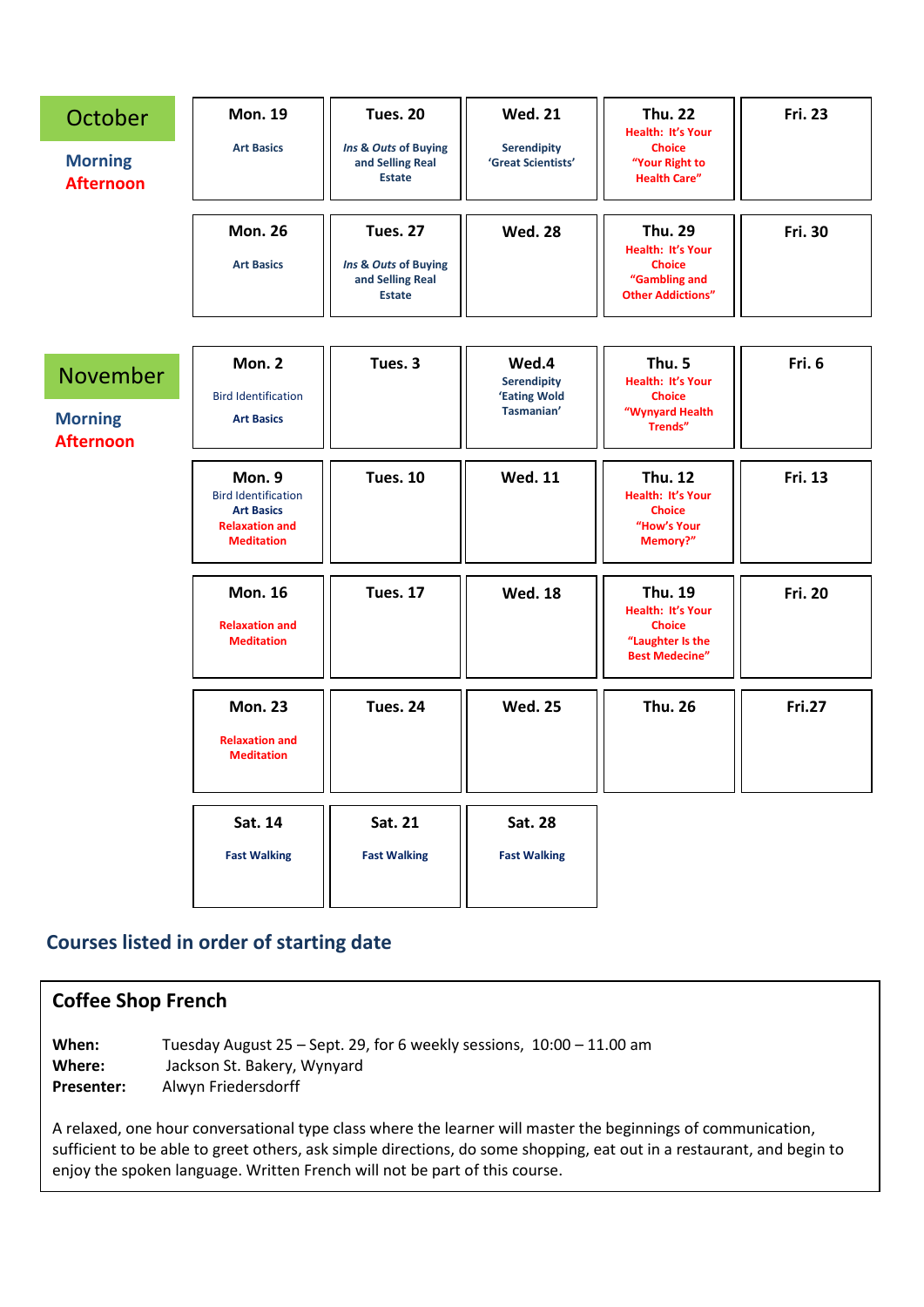#### **Creative Writing**

**When:** Tuesday August 25, Sept. 1 and 8(3 sessions), 1:00 – 3.00 pm **Where:** Artscape, Jackson St., Wynyard **Presenter:** Mike Talbot

Are you already a creative writer with all the skills needed to submit – and publish – an article, short story, even a novella? Let's pool our experience to develop this inner talent of yours. Sound good? Then we'll meet, exchange ideas and (re)discover the pleasure of writing creatively. (Maximum: 6)

**Bring:** Pens, pencils, paper, tablet … whatever you like to write with and upon.

#### **Reading With Curiosity**

**When:** Thursday Sept. 3 – October 8 (6 sessions), 10.00 – 11.30 **Where:** Splash Café, Wynyard **Presenter:** Anne Hamilton

Do you enjoy reading? Would you like to share your reading experiences with others? Each week we will choose a topic or a genre and bring something to read and discuss. It could be a book review, a magazine article, a poem; whatever interests us.

#### **The Great War: Causes and Consequences 1914 - 2014**

| When:             | Thursday August 27, Sept. 3 and 10 (3 sessions), $1.30 - 3.30$ pm |
|-------------------|-------------------------------------------------------------------|
| Where:            | Irrigation Tasmania, 5 Reece Court, Somerset                      |
| <b>Presenter:</b> | lan McFarlane                                                     |

An examination of the events that led to the outbreak of hostilities in 1914, as well as some of the immediate outcomes and those that are still with us today. Also, a brief look at some of the popular myths surrounding Australia's involvement. (Maximum: 15)

#### **Becoming a Tutor with U3A**

**When:** Monday Sept. 7 (1 session), 9.30 – 12.00 noon **Where:** Artscape, Jackson St., Wynyard **Presenter:** Rees Campbell

#### This is an open (free) class. U3A membership is not required.

This is for anyone interested in tutoring adults. Hints, techniques and ideas how to engage participants – including exploring teaching and learning styles. Recommended that new U3A tutors come along.



**Life and the Universe (from Term 1)**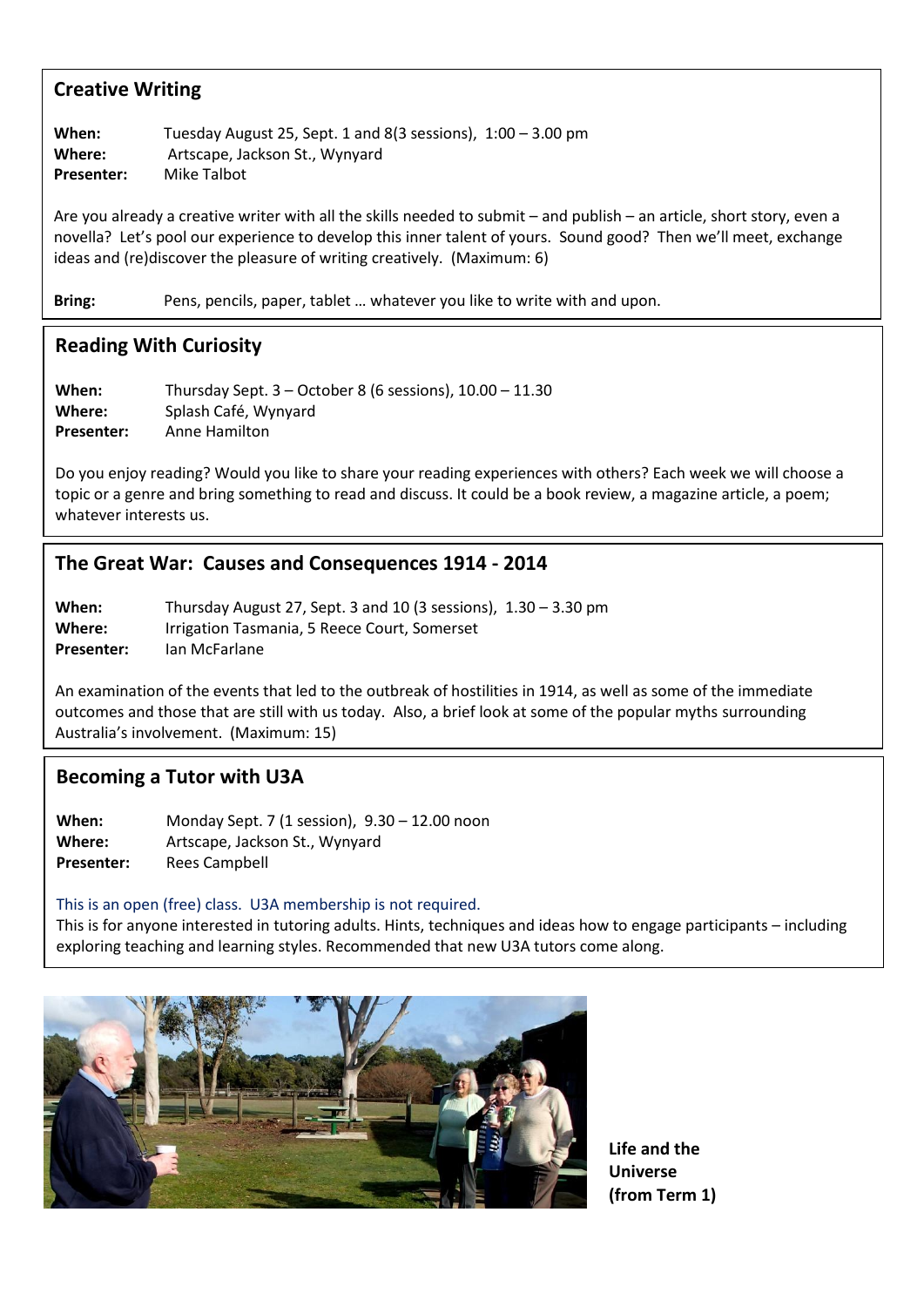| <b>Serendipity</b>                                                                                                                                                                                                                                                                                         |                                                                                                                                           |                                                                                                                                                                                                                                                                                                                 |  |                      |  |
|------------------------------------------------------------------------------------------------------------------------------------------------------------------------------------------------------------------------------------------------------------------------------------------------------------|-------------------------------------------------------------------------------------------------------------------------------------------|-----------------------------------------------------------------------------------------------------------------------------------------------------------------------------------------------------------------------------------------------------------------------------------------------------------------|--|----------------------|--|
| Where:                                                                                                                                                                                                                                                                                                     | Uniting Church Hall, Dodgin St., Wynyard                                                                                                  |                                                                                                                                                                                                                                                                                                                 |  |                      |  |
| also welcome just to drop in anyway. (Maximum: 12)                                                                                                                                                                                                                                                         |                                                                                                                                           | This is an eclectic and random collection of informal talks on interesting topics. Pick the ones that capture your<br>imagination. To avoid disappointment, we would prefer you to pre-register as for other courses, although you are                                                                          |  |                      |  |
| Wed. Sept. 9, 10.30 - noon                                                                                                                                                                                                                                                                                 |                                                                                                                                           | <b>Rock Words</b>                                                                                                                                                                                                                                                                                               |  | Jo Crothers          |  |
| illuminate complex geological concepts.                                                                                                                                                                                                                                                                    |                                                                                                                                           | Get a grip on the language of geology. Geological prefixes, suffixes, analogies, metaphors and similes can help to                                                                                                                                                                                              |  |                      |  |
| Wed. Sept. 23, 10.30 - noon                                                                                                                                                                                                                                                                                |                                                                                                                                           | <b>Outer Mongolia</b>                                                                                                                                                                                                                                                                                           |  | Mervyn Mitchell      |  |
| Mountains of far West Mongolia.                                                                                                                                                                                                                                                                            |                                                                                                                                           | A whole country in a single paddock! A small group of westerners and Kazakhs ride high into the remote Altai                                                                                                                                                                                                    |  |                      |  |
| Wed. Oct. 7, 10.30 - noon                                                                                                                                                                                                                                                                                  |                                                                                                                                           | <b>Caring for Your Back</b>                                                                                                                                                                                                                                                                                     |  | De Salpietro         |  |
|                                                                                                                                                                                                                                                                                                            |                                                                                                                                           | Seminar on the history of back care and a safe practice for looking after your back today.                                                                                                                                                                                                                      |  |                      |  |
|                                                                                                                                                                                                                                                                                                            |                                                                                                                                           | There are many myths surrounding low back pain, and its 'cures' often cost us a lot of money and time. This session<br>will suggest that we can take responsibility for our own back health in the comfort of our home. It will cover 'non-<br>specific' back pain - specific causes must be treated medically. |  |                      |  |
| Wed. Oct. 21, 10.30 - noon<br>Great Scientists - Men and Women Who Made a Difference Mervyn Mitchell                                                                                                                                                                                                       |                                                                                                                                           |                                                                                                                                                                                                                                                                                                                 |  |                      |  |
|                                                                                                                                                                                                                                                                                                            |                                                                                                                                           | A lighthearted look at some amazing men and women from Aristotle to Madame Curie, and how their lives have<br>shaped, intentionally or otherwise, the world we live in and the way we view it.                                                                                                                  |  |                      |  |
| Wed. Nov. 4, 10.30 - noon                                                                                                                                                                                                                                                                                  |                                                                                                                                           | <b>Eating Wild Tasmanian (Plants)</b>                                                                                                                                                                                                                                                                           |  | <b>Rees Campbell</b> |  |
| An interactive, informative session on how to identify, grow and eat wild Tasmanian plants. Walk through<br>"Murnong", our newly planted wild food garden (19 George St., Wynyard), talking about the edible native plants and<br>tasting as we go. You will be surprised at how good they look and taste. |                                                                                                                                           |                                                                                                                                                                                                                                                                                                                 |  |                      |  |
| <b>Bird Identification for Beginners</b>                                                                                                                                                                                                                                                                   |                                                                                                                                           |                                                                                                                                                                                                                                                                                                                 |  |                      |  |
| <b>Classroom Sessions</b>                                                                                                                                                                                                                                                                                  | When:<br>Monday Sept. 14, 21, 28 (3 sessions), 10:00 - 12.00 noon<br>Where:<br>Artscape, Jackson St., Wynyard<br>Col Meyers<br>Presenter: |                                                                                                                                                                                                                                                                                                                 |  |                      |  |
| <b>Field Trips</b>                                                                                                                                                                                                                                                                                         | When:                                                                                                                                     | Monday November 2, 9 (2 sessions of 3 hours each) Time and place to be<br>announced. Bring a notebook and binoculars (if you have them).                                                                                                                                                                        |  |                      |  |
| How to identify the birds you may see in your immediate environment. Basic bird anatomy, similarities and<br>differences, and some tips for making identification and deciphering field guides.                                                                                                            |                                                                                                                                           |                                                                                                                                                                                                                                                                                                                 |  |                      |  |
|                                                                                                                                                                                                                                                                                                            |                                                                                                                                           |                                                                                                                                                                                                                                                                                                                 |  |                      |  |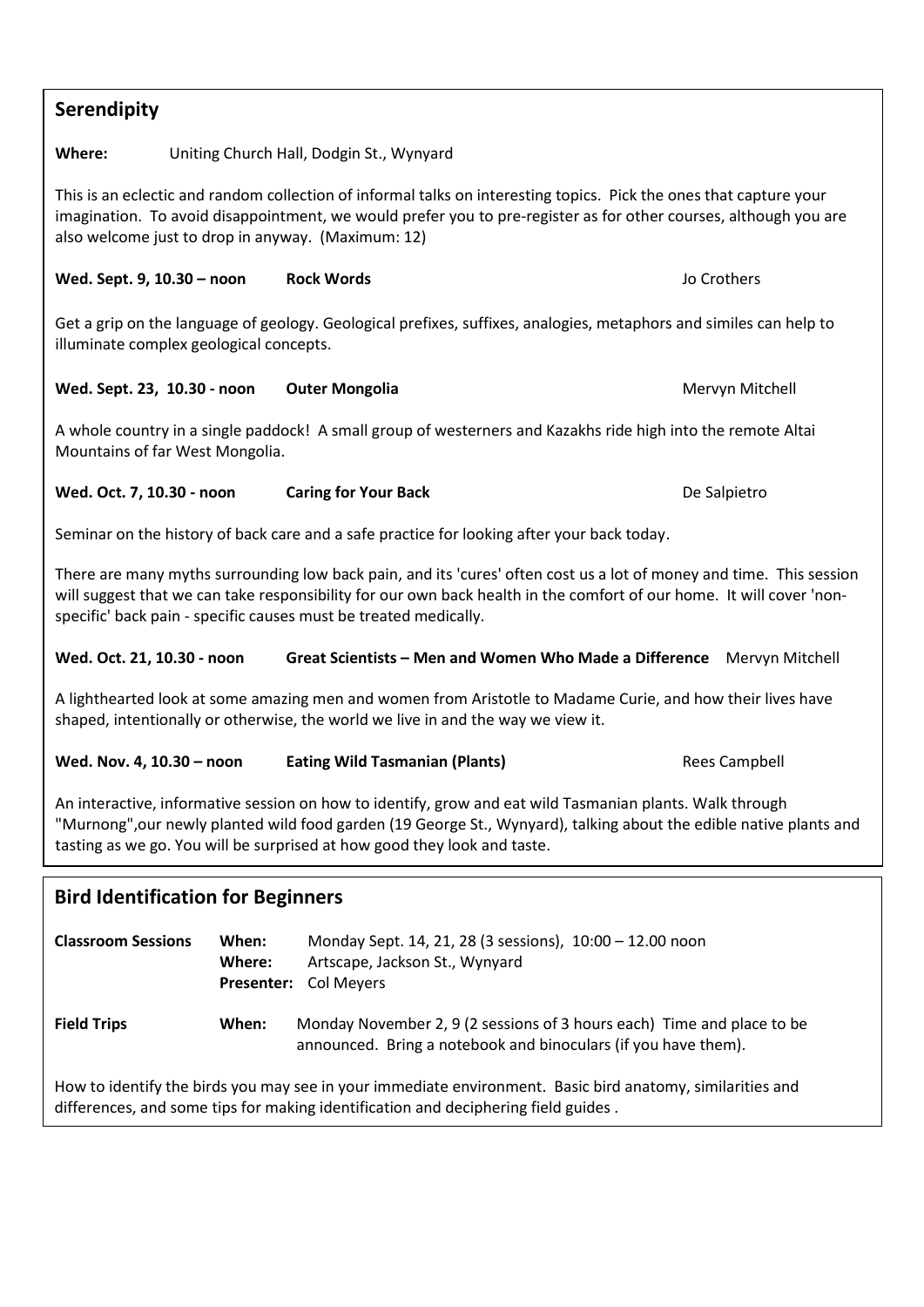#### **Electoral Matters**

**When:** Thursday September 24 (1 session), 2.00 – 4.00 **Where:** Irrigation Tasmania, 5 Reece Court, Somerset

**Presenter:** Julian Type (Electoral Commissioner)

This is an open forum. U3A membership is not required.

A single informationalforum on any aspect of Tasmanian or Australian electoral matters. There will be a discussion of the particular Tasmanian system and the various levels of government.

#### **Art Basics: The Building Blocks of Drawing and Painting**

**When:** Monday October 5 – November 9 (6 sessions), 10.00 – noon **Where:** Artscape, Jackson St., Wynyard **Presenter:** Sherry Norcott and others

Students will be guided via hands-on experience though the basic principles to of drawing including constructing a human face (week 1), how to mix colours (week 2), perspective (week 3), light and shadow (week 4), basic figure drawing (week 5) and tonal painting (week 6). This course can be extended beyond 6 weeks if there is a demand.

Please bring to the first class a set of medium texters and (optionally) a basic set of brushes. Also a creative mind. I suggest you wear an apron and old clothes you don't mind getting spattered.

#### **Seniors Week Event: Cultivating Community Curiosity and Learning**

**When:** Monday October 12 (1 session), 1.00 – 3.00 pm

**Where:** Senior Citizens Centre, Jackson St., Wynyard

**Presenter:** Rees Campbell and others

An afternoon of fun and social activities to get your brain working and sharpen up your memory! Join members of U3A Wynyard to explore the unusual, learn something new and enjoy being a senior.

This is an open session; members and non-members are equally welcome. There will be a gold coin collection.

#### **All the** *Ins* **and** *Outs* **of Buying and Selling Real Estate**

**When: Tues**day October 13, 20, 27 (3 sessions), 10.00 – noon **Where:** Frederick Street, Wynyard **Presenter:** Leigh Berrenger

How to sell your home for the best price. How to choose an agent. How to buy for the best price.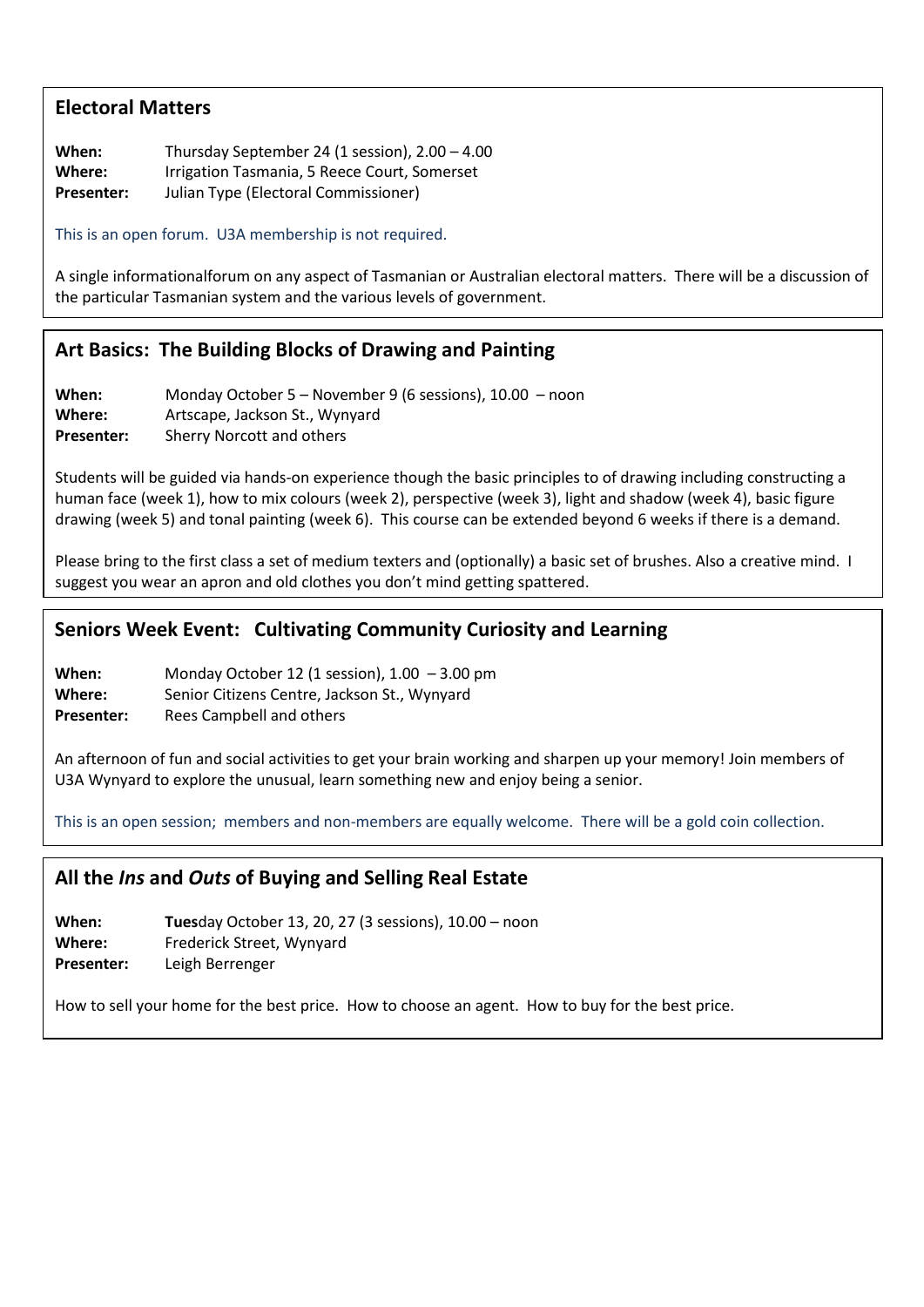#### **Health: It's your choice – let's talk about it!**

**When:** Thursday October 15 – November 19 (6 sessions), 1.30 – 3.30 pm **Where:** Anglican Church Hall, Dodgin St., Wynyard

**Presenter:** Janet Sell – Coordinator; various presenters

Whether it's choosing butter instead of margarine or organising a "good death" we need the facts to make informed decisions about how we live our lives. This series of talks with specialists will help us to understand the issues, gain factual information and find out what services are available locally. We will finish on a light note enjoying a jolly good belly laugh!

**Week 1** Thursday October 15 Norma Jamieson **Voluntary Euthansia**

Norma Jamieson is a retired nurse and farmer, she was the MLC for Mersey between 2003-2009 and has been a leading advocate for Voluntary Euthanasia for many years. She set up Orana Respite Care in Ulverstone in 1984 and is on the Honour Roll of Women for Services to Health and the Community. This session will allow us to discuss a potentially controversial subject in a relaxed, informal style.

**Week 2** Thursday October 22 Ros Wallace, Advocacy Tasmania **Your Rights to Health Care**

Advocacy Tasmania provides free, confidential services across a range of issues including disability, mental health, residential care and elder abuse. Ros will explain how advocates can clarify and assist individuals to plan their future care.

**Week 3** Thursday October 29 Lena Carmichael, Gambler's Help Counsellor, Anglicare Tasmania **Gambling and Other Addictions**

When does a flutter on the horses become out of control and lead to financial ruin, pain and suffering? Find out about addictive behaviour and how we can help friends and family and what services are available.

**Week 4** Thursday November 5, 2..30 – 4.30 pm (note different time) **Wynyard Health Trends over the Years**

Local health practitioners, current and retired, will talk about their experiences and discuss how community expectations of health services have changed over the years.

**Week 5** Thursday November 12 Mary Davies, Alzheimer's Australia **How's Your Memory?**

We all have concerns about forgetting things as we get older. When do we need to start special exercises, or start to worry? Alzheimer's Australia will provide a comprehensive outline with suggestions for preventative action and information on services for those who need them.

**Week 6** Thursday November 19 Speaker TBA **Laughter Is the Best Medicine**!

Remember how we used to giggle and roar with laughter when we were children? Here's an opportunity to let rip and get all those endorphins circulating and finish the course on a "high"!

#### **Relaxation and Meditation**

**When:** Monday November 9, 16, 23 (3 sessions), 2.00 – 3.00 pm **Where:** Artscape, Jackson St., Wynyard **Presenter:** De Salpietro Where: Presenter:

Relaxation to take tension from the body. Meditation to clear the mind of clutter. Take a few minutes of your day to re-set and energise. (Number: 6-20)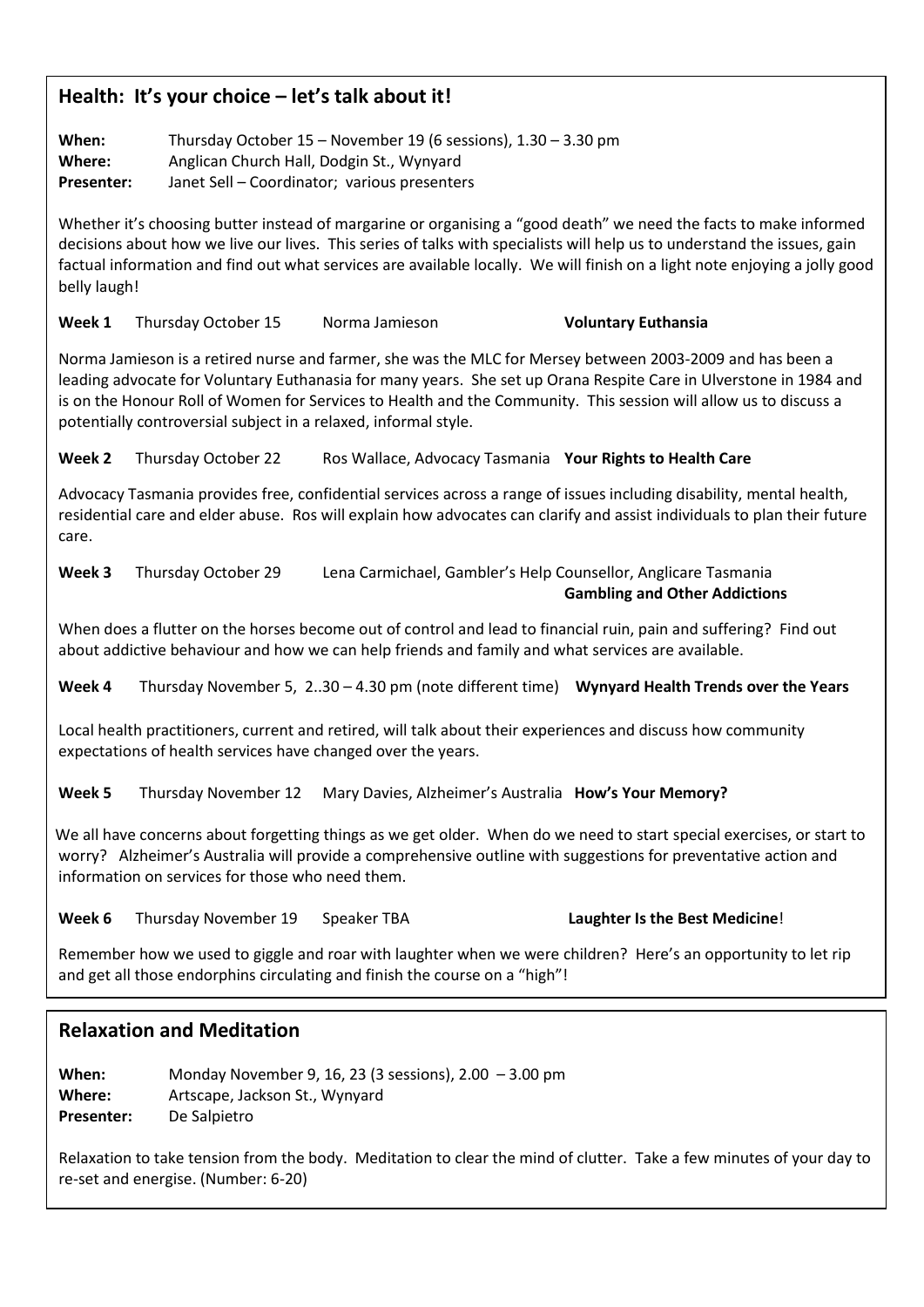#### **Fast Walking**

**When:** Saturday November 14, 21, 28 (3 sessions), 10.00 – 11.00 **Where:** Wynyard High School Car Park **Presenter:** De Salpietro

Under the umbrella of 'Race Walking Tasmania', learn how to walk fast. This is a great way to gain cardiovascular fitness and numerous health benefits without jarring your joints. You can progress at your own rate.

Wear flexible lace-up shoes.



P.O. Box 29, Wynyard, Tas. 7325 Email: [u3awynyard@gmail.com](mailto:u3awynyard@gmail.com)

#### **U3A Wynyard Class enrolment form**

| Due to limited numbers in some venues, classes will be filled as enrolments are accepted. A<br>term or year membership enables multiple enrolments. |  |
|-----------------------------------------------------------------------------------------------------------------------------------------------------|--|
|                                                                                                                                                     |  |
|                                                                                                                                                     |  |

• I agree to my image being used for U3A Wynyard publicity. YES / NO Post your completed enrolment form to U3A P.O. Box 29, Wynyard, Tas. 7325 **or** email it to: [u3awynyard@gmail.com,](mailto:u3awynyard@gmail.com) **or** drop it off to the U3A box in the Wynyard Library (LINC) Confirmation of enrolment will be emailed to you.